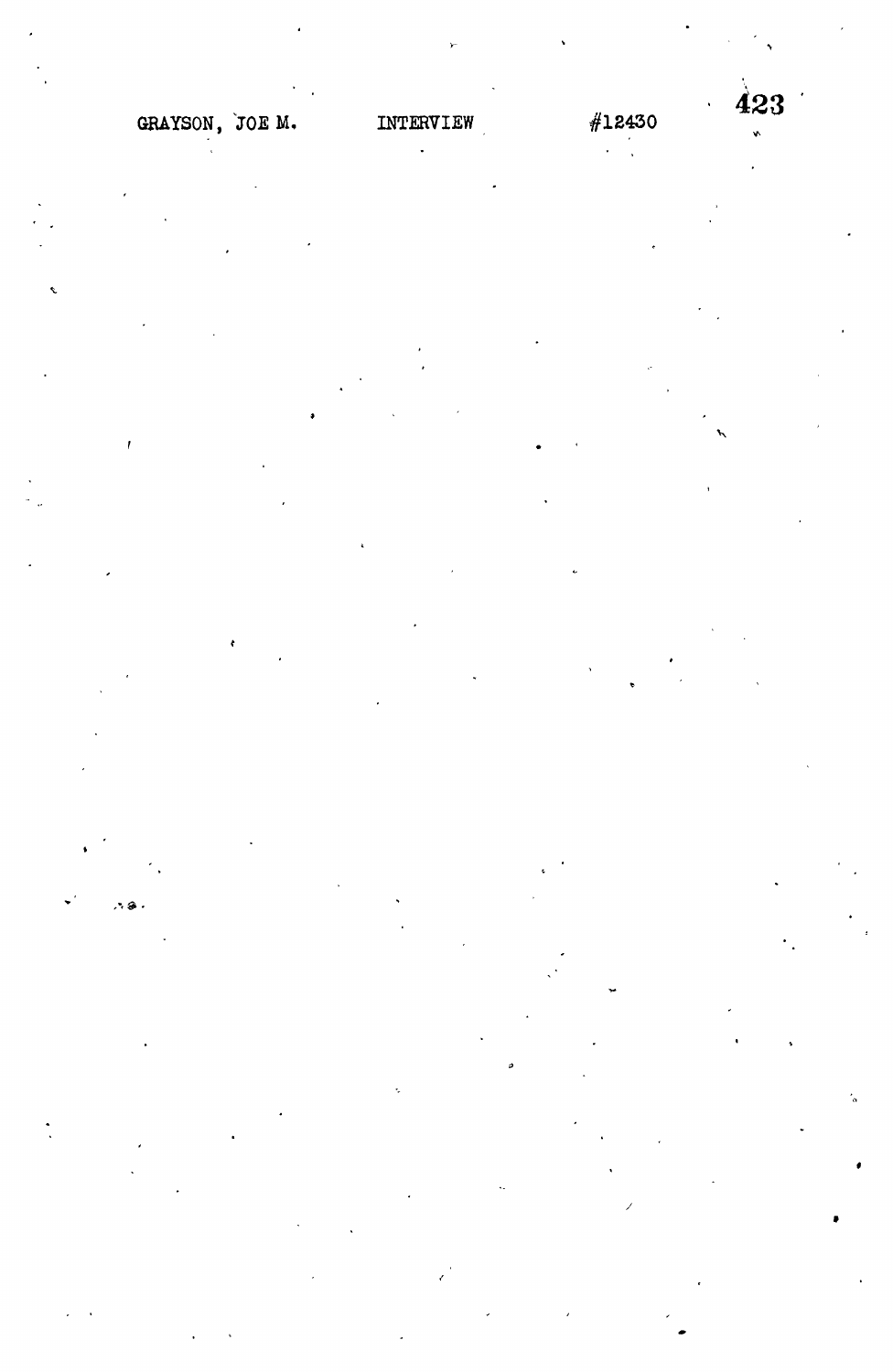# , Form A-(S-149) *v ,* •BIOGRAPHY FORM \* **404** WORKS PROGRESS ADMINISTRATION" Indian-Pioneer History Project for Oklahoma

v

|                                  | GRAYSON, JOE $_M$ . INTERVIEW.                                |  | 12430 |
|----------------------------------|---------------------------------------------------------------|--|-------|
| Field Workor's name Grace Kelley |                                                               |  |       |
|                                  | This report made on (date) December 17                        |  | 1937  |
|                                  |                                                               |  |       |
|                                  | 1. Name Joe Grayson (white)                                   |  |       |
|                                  | 2. Post Office Address Henryetta, Route $#1$                  |  |       |
|                                  | 3. Residence address (or location) Southeast of Wilson School |  |       |
|                                  | 4. DATE OF BIRTH: Month Day Day Year 1873                     |  |       |
|                                  | 5. Place of birth <b>Arkansas</b>                             |  |       |
|                                  |                                                               |  |       |
|                                  | 6. Name of Father Tom Grayson Place of birth Tennessee        |  |       |
|                                  | Other information about father                                |  |       |
|                                  | 7. Name of Mother Margaret Grayson Place of birth Arkansas    |  |       |
|                                  | Other information about mother                                |  |       |
|                                  |                                                               |  |       |

Notes or complete narrative by the field worker dealing with the life and story of the person interviewed. Refer to Manual for suggested subjects and questions. Continue on blank sheets if necessary and attach firmly to this form. Number of sheets attached  $\qquad$   $\qquad$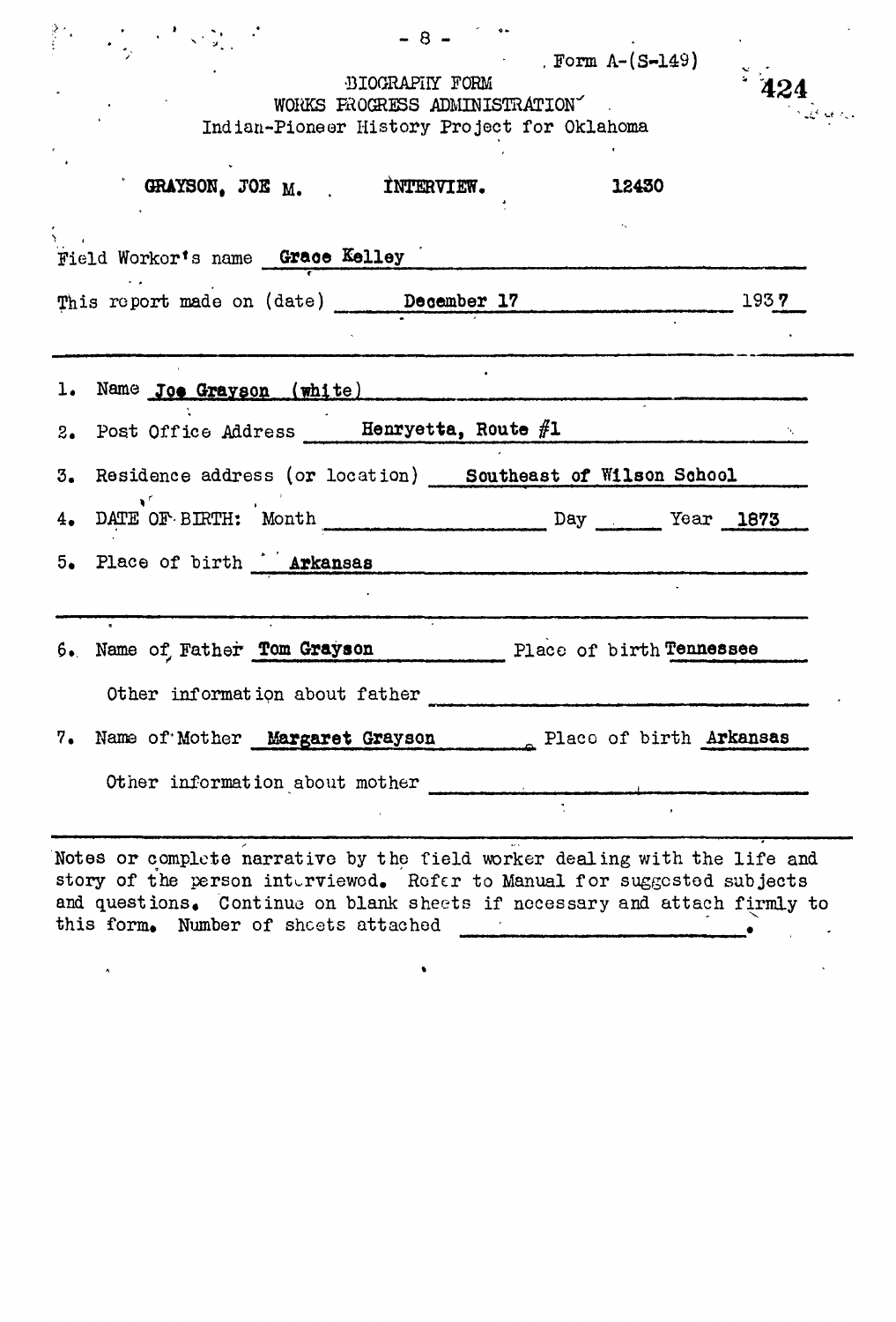**Grace Kelley, Investigator, Deoember 17, 1937.**

⋖

## **Interview with Joe M. Grayson, Henryetta, Oklahoma** Route  $#1$

#### **Trip to the Indian Territory**

**I oame to the Indian Territory when I was fourteen years 'old with my parents. We had two wagons with** ox teams. We entered the Territory on the Goodlands in **the Kiamiohi Mountains. We orossed several rivers, forded the Mountain Fork, crossed the Kiamiohi River on a ferry. We passed through Talihina, Stringtown, Atoka** and went on, to Allen.

## **Allen in 1887**

**There was just one store in Allen at' that time. It was made of blaok jack poles and daubed with red mud. \$iah Caneberry was the one who owned it and it wasn't a general merchandise store as we think of one, but was** just a little country store.

## **Making a Farm**

**At first this was jus raw country\* You found a place that looked as if it uld make good crops\* Then**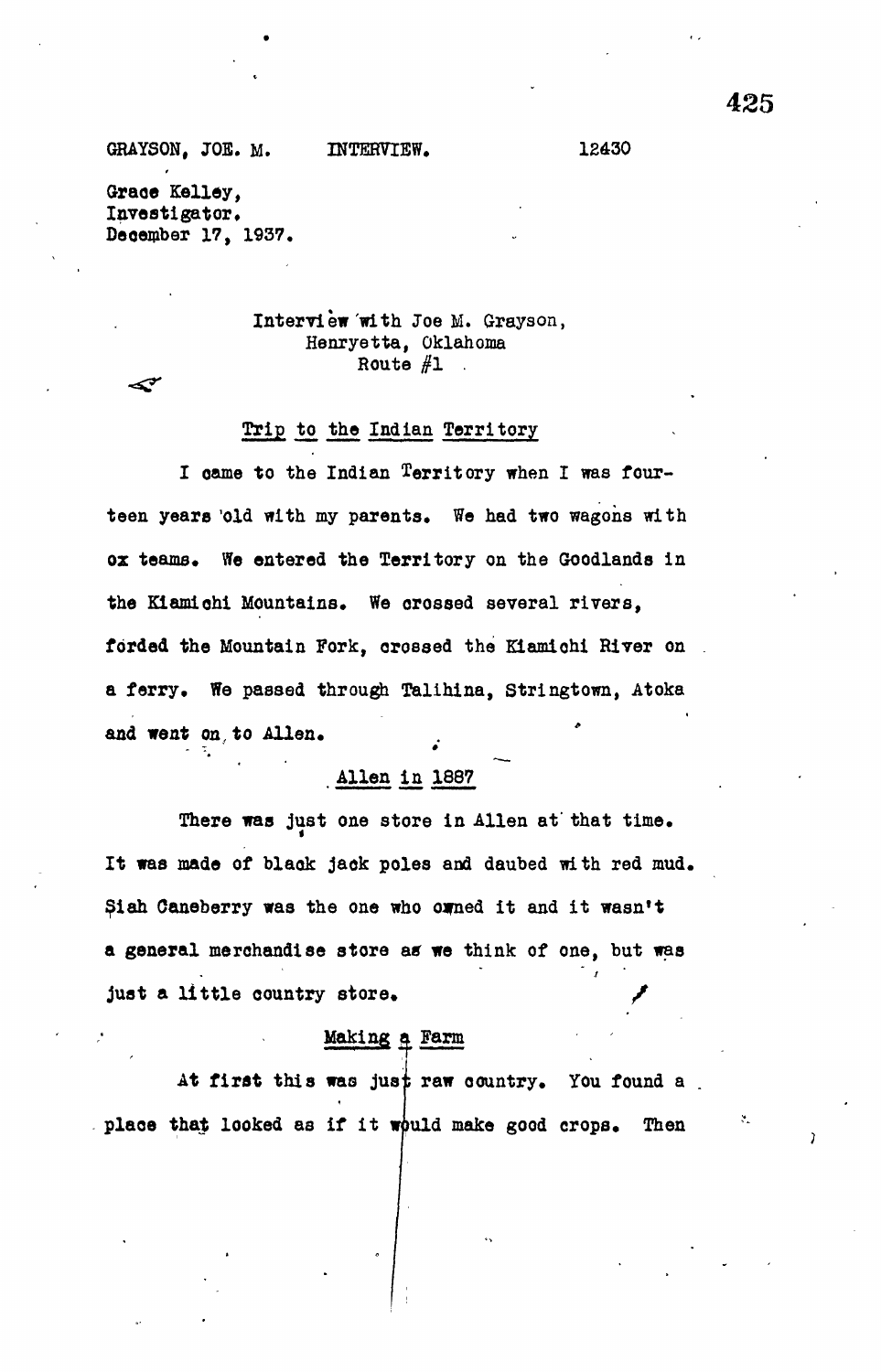$\overline{z}$ 

**you built a house and barns and fences to suit your requirements. If you deoided- to move you could sell the, improvements and the crops if you could find someone who was'out looking for a location. Nobody oould .sell the land though. If there was nobody to buy you out, you just moved on leaving the improvements.**

**Later you had to lease the land from the Indians. Sometimes they took money and sometimes the rent was' paid by a portion of the crops. The improvements were owned as before unless they were included in the rent, then they belonged to the Indians.**

**Years later they charged ten cents an acre for grass and you oould graze as many oattie as you wanted.**

### **Going to Market**

**We lived on what was called the Dunnagee Farm which was about eight hundred acres. There were ten or** twelve families farming that land. In the Fall they **picked their cotton and they all took their cotton to the gins at Puroell, which was seventy-five miles away. There would be at least ten or twelve wagons belonging ! to the different farmers making the trip together. If**

:••?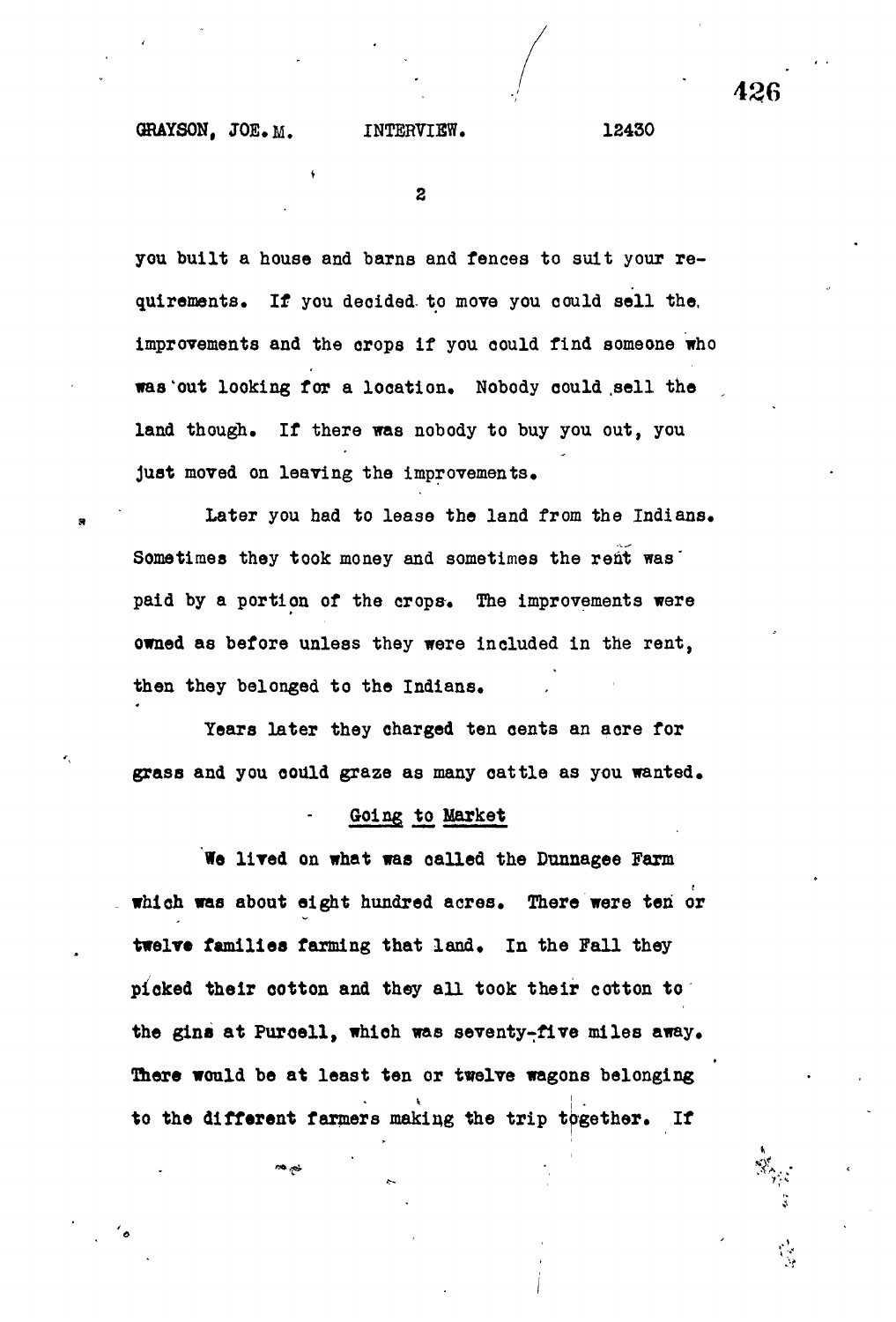3

**a farmer had more than one wagon It just made a larger** total of wagons making the trip. They had horses and **mules on these trips.**

**We forded the South Canadian at, or between, Lexington and Purcell. I remember coming back one time with a load of a thousand pounds of flour and right in** the middle of the river we got on some quicksand and **had to unload. We had to get down and carry the flour to the bank before we could get the wagon out. We were used to it and never thought anything about it. I guess now it would be considered hardships but at that** time it was just a part of the trip and to be expected.

#### **Purcell**

**Puroell was a pretty good sized town as it had** about a dozen stores, gin**)** flour mill, livery stable, **blacksmith shop, hotel and everything that a town of that size needed.**

#### Marketing

Just the men folk went to town, the women gave them a list of what they needed and the men bought it. They bought what they needed and brought the

**They bought what they' needed and brought the**

427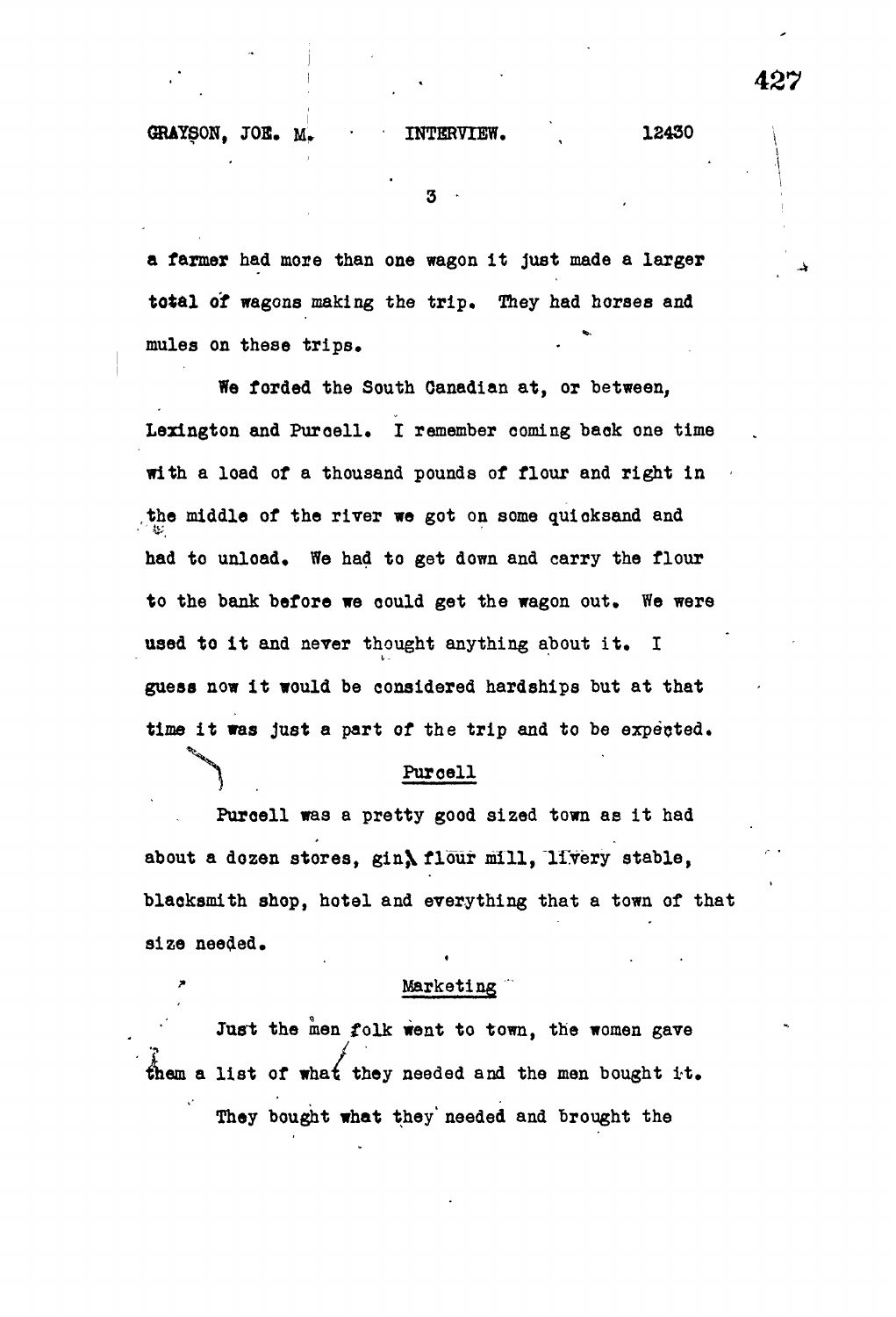**rest of the money home. There were no banks so there was no credit. If nothing happened to take more money than usual, we always had some money to last from one Fall to the next but if a neighbor got up against it, that is went broke, the other neighbors loaned to him until he oould pay them baok.**

## **Not Bothered by\_ Robbers**

**We were never bothered by robbers, neither on the trips nor at home, except horse and cattle thieves.\** There were robbers who would go out of the Territory and do their mischief and then come into this country to hide from the officers but they didn't bother us nor associate with us in any way.

## Officers on the Lookout for Whiskey

There was one thing that we always expected to happen on our trips and I never made but one or two that it didn't happen. The Federal officers or as we called them, "the searchers" would raid us, unload the oalled them, "the searchers" would raid ua, unload the wagons and look into everything. If a sack of flow into everything. If a sack of  $\tilde{I}$ had been opened they looked into the state into the state  $\frac{1}{2}$ 

a good plane to hide to hide the whiskey. The horse collars  $\frac{1}{2}$ 

**\**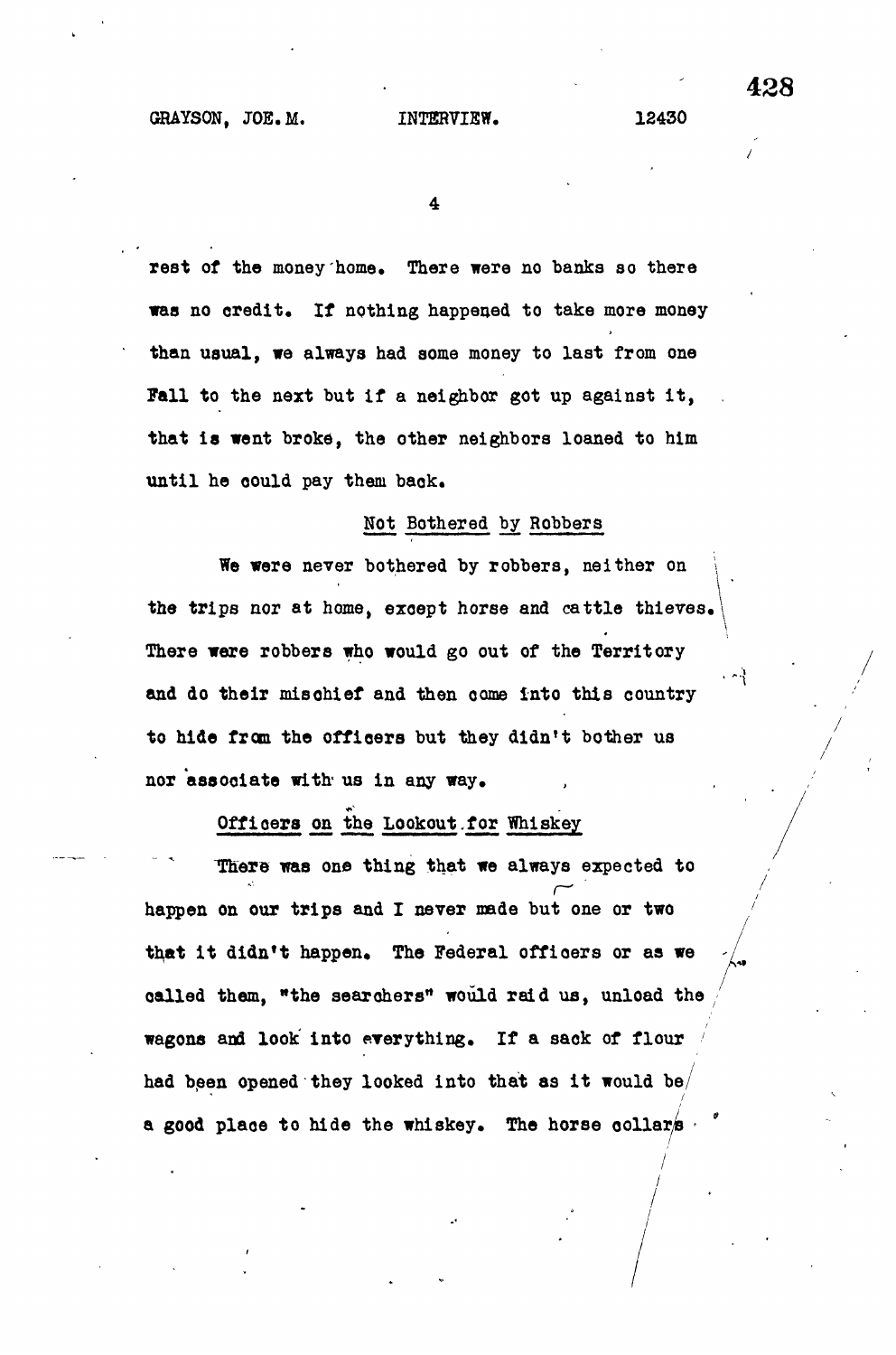**ir**

5

 $\overline{\mathscr{C}}$ 

**were looked over for some had a habit of hiding the whiskey in them, especially in the ones that had a tin roll around them as the whiskey could be hidden In that** tin part. There wasn't much whiskey brought into the **Indian country by these freight trains though. The** most was brought at night by horseback.

#### **Law Officers**

**George McOall was a deputy; Joe MoCall, his brother, Bob Hester and Lem Mitchel were ppssemen.**

All prisoners were taken to Paris, Texas, or Fort Smith, Arkansas, but they never made a trip with O **just one prisoner.**

**They had wagons and would go out "hunting" and** would be gone for two or three weeks. Sometimes they **would come up against a bad or desperate fellow and it would be either him or them and there would be shooting. When they got one or more prisoners' they were kept at Joe McCall's house until they got a load, then they would take them to court. They were handcuffed and sometimes chained so one man could guard them there at the house easily. I've seen them make arrests and bring then In**

**429**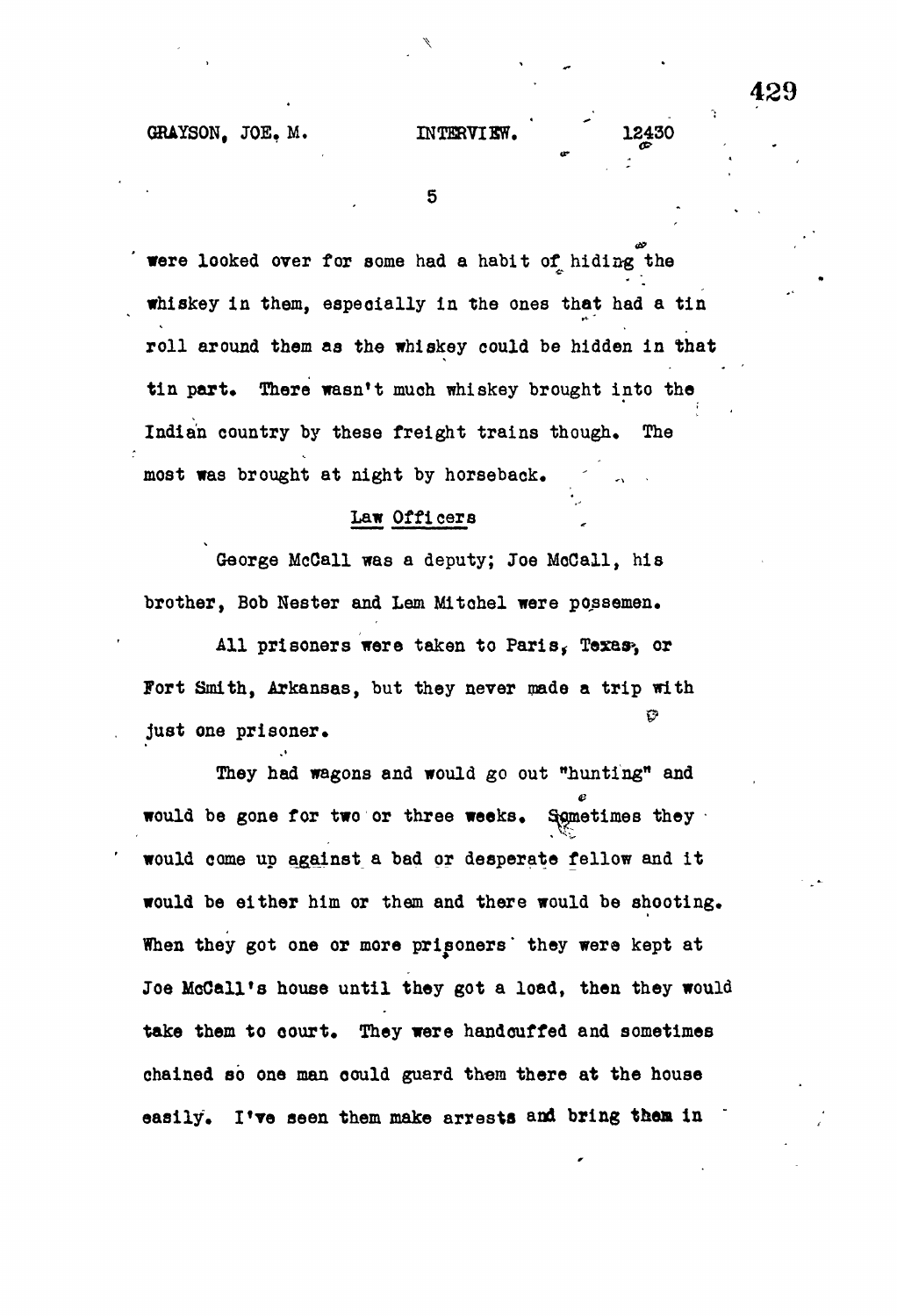**6**

**when they had been on a trip but I don't remember any** names of the arrested ones.

#### **Sohools**

**At first there were no schools at all. Then we built some and hired our own teachers. We didn't call them subscription sohools as the men went in and built** the houses, then all chipped in to pay the teacher regardless of how many children were in the family. Still **later the Government furnished the teachers.**

#### **Cattle Grazing**

**Governor Brown had the whole Seminole Nation in** a four wire fence. He claimed the cattle but really they belonged to Texas men. At that time the Texas men **couldn't bring their cattle into the Territory to graze but they would get an influential Indian to "olaim" them** and they would carry the Indian's brand. About July or **August when they were fat they were shipped and the Indian was paid four or five dollars a head for claiming** them.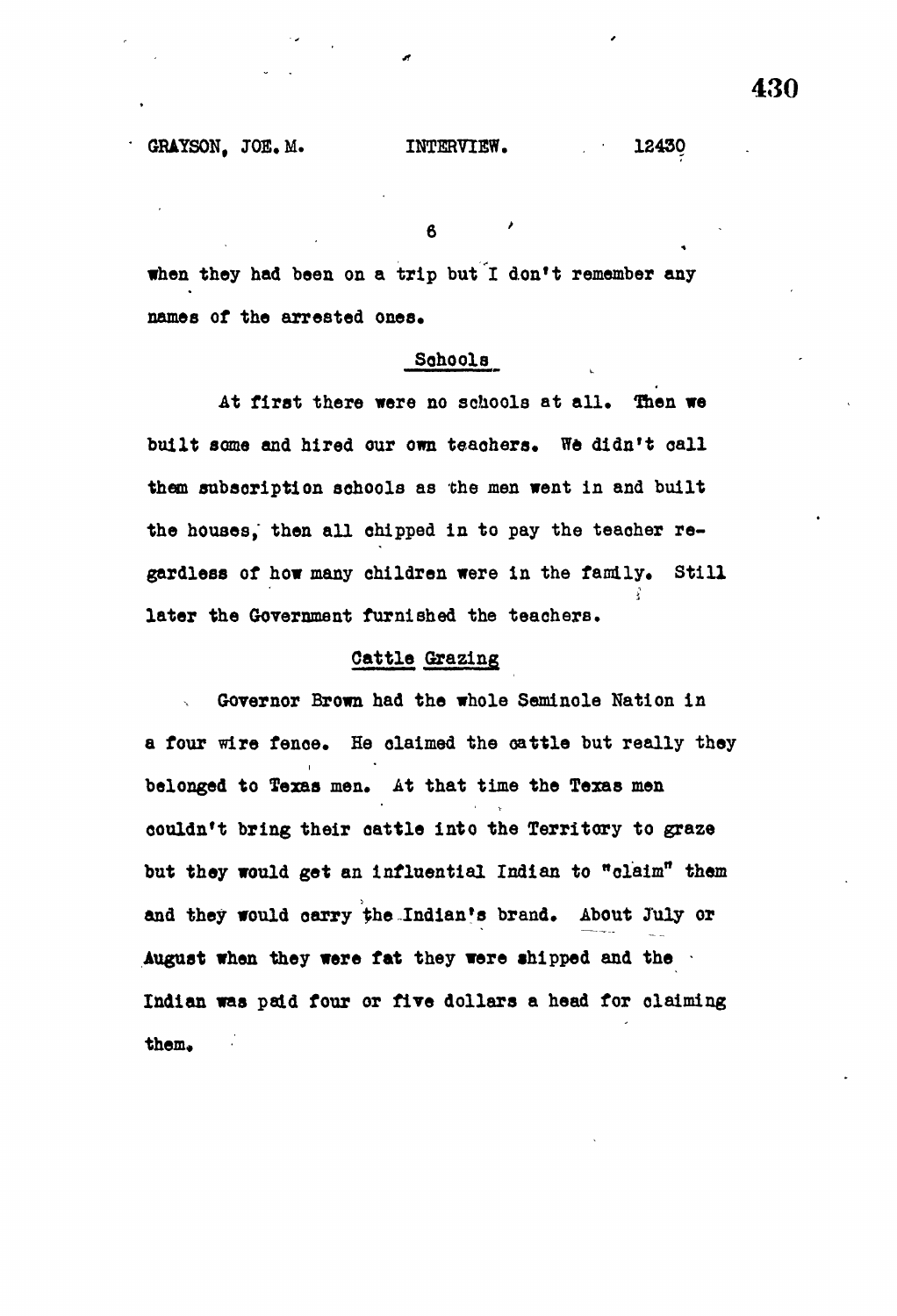## **Seminole Head Bights**

**Governor John Brown had a store and he sold on credit to the Indians, groceries and dry goods; then** when the money came he got it all. He was a very smart **Indian. j**

### **Lighthorse Captains Guarded the Money**

**The Seminoles got their head rights every three** months and it was hauled out in a covered wagon. There **were two men in the wagon; one riding in front, two on** each side and two behind. All were heavily armed. Nobody ever had the courage to attack them, so they were never robbed.

## **Governor Br6wn\*s Store Robbed**

Governor Brown had two sons. One day while he was gone to lunch three men came in and took their watches, three saddles, tobacco and what money they **could find. They waited until Governor Brown came from** lunch and relieved him of his watch. An orphan boy with the Governor started to tun back to the house. One of i the robbers told him that if he valued the boy's life he had better tell him to st**dp. He called to** the boy in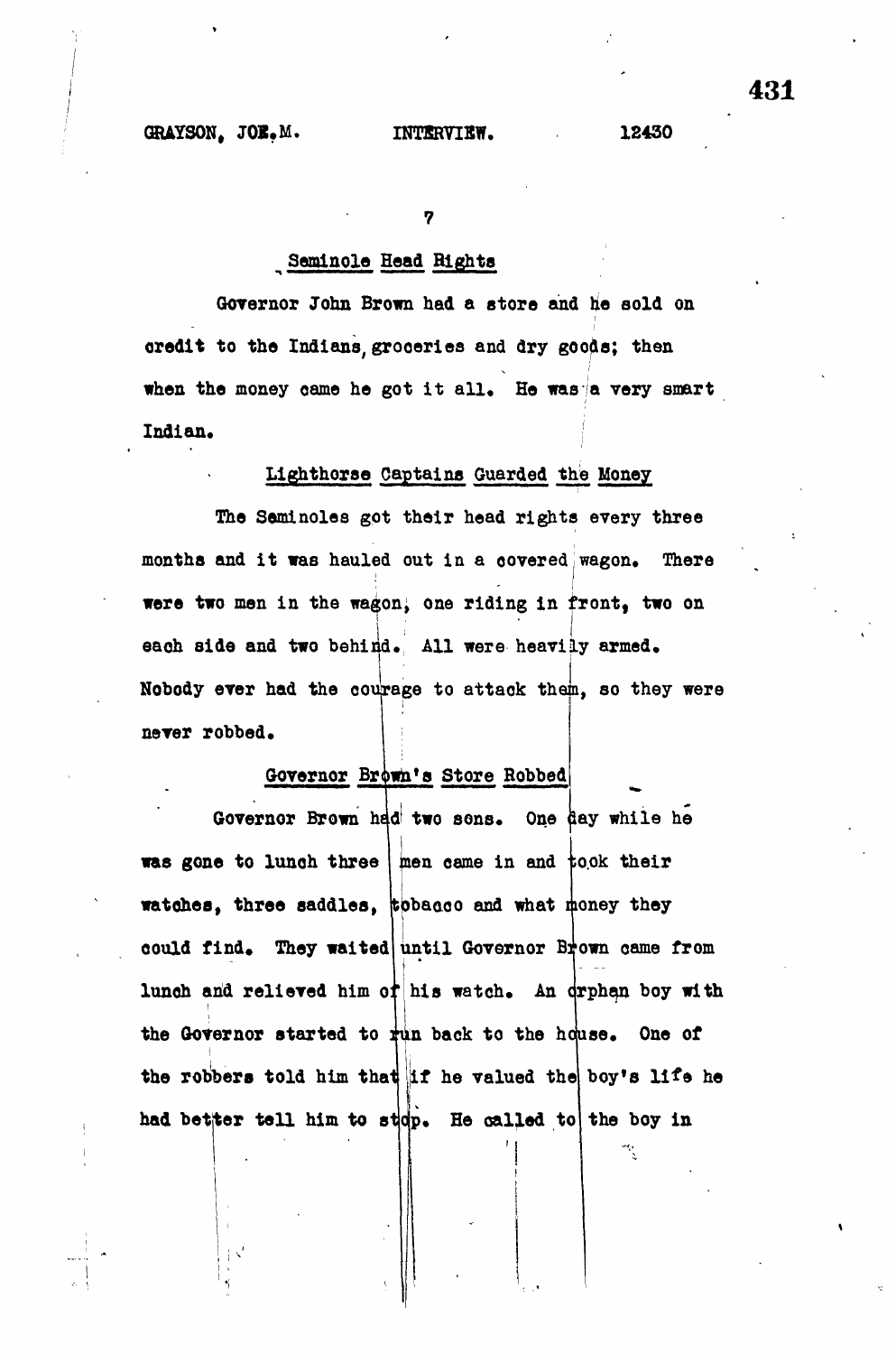"\

\* >

8

**, 8**

Greek and he stopped and nobody was hurt. They took **the Governor two miles and then turned him loose with the instructions not to look back. He stayed all night, with us later and told us that he didn't look baok until he was in his door.**

#### **Lehigh Mines Payroll**

**The money for the Goalgate and Lehigh ooal mine** payrolis came in on the train. Great piles of silver in sacks were thrown out as if it had been nails. Of **course there were ten or twelve'guards but people didn't** think of stealing it. But they would have stolen a pony **if the ehance oame. We never paid any attention to the** payroll coming in as it was none of our business. It **was hauled out to the mines in a wagon and the men lined** 4 up like at the general delivery window at the post office **up like at the general delivery window at the post offioe** and would receive their share of the money in "pay envelopes."

#### Trail from Allen to Bufaula **Trailers** <del>Marian Allenson</del> <del>Allen to foifall the foil</del>

This route was pretty straight but there were no **This route was pretty straight but there were no .. \** towns to pass through. We crossed the South Canadian on Colbert Grayson's crossing. It was seventy<sub>r</sub>five miles **t**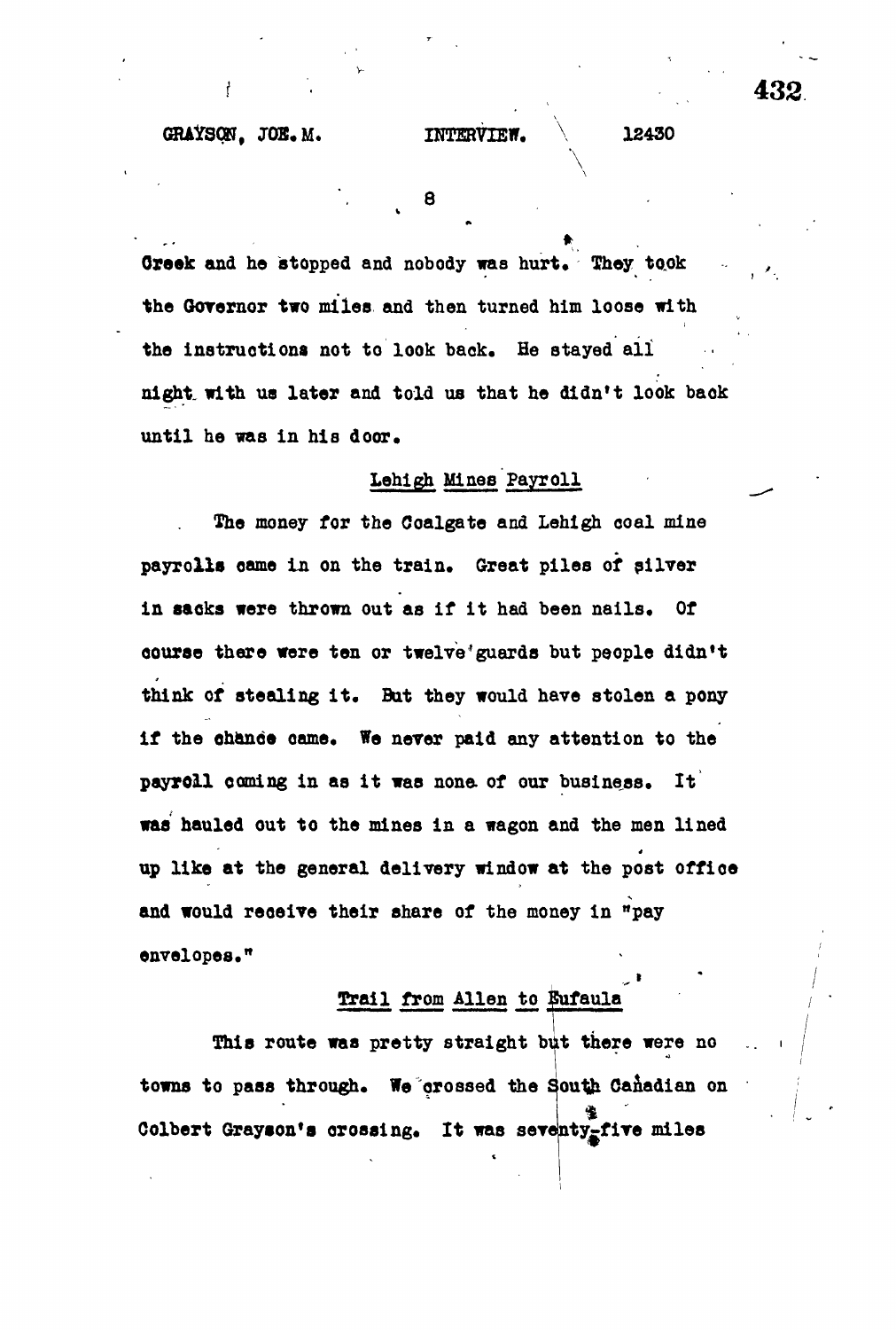**and went to visit them.**

9

and I've ridden it horseback and I would never see a **s which person on the way. I had folk living at Eufaula** and went to visit them.

#### Bringing Cattle From Arkansas

I worked on the ranches some but never made the **I worked on the ranches some but never made the** long trails, as we shipped from Eufaula. I did go to **long trails, as we shipped from Bufaula\* I did go to** Arkansas for a herd of from three to four hundred head **Arkansas for a herd of from three to four hundred'head** though. The Arkansas cattle were cheaper than the Texas **though\* The Arkansas cattle were oheaper than the Texas** cattle but were not as good as those from Texas. Both **oattle but were not as good as those from Texas\* Both** had the ticks and there were no Line Riders at that time. **had the ticks and there were no Line Riders at that time\***

This trip was made before 1893 because I moved to **This trip was made before 1893 because I moved to** Eufgula in that year. We went to Washita County which **Eufaula in that year\* We went to Washita County which** is close to Pine Bluffs and took the same route that we **is close td Pine Bluffs and took the same route that we h«U| moved in on through the Goodlands in the Kiamiohi** Monntains, crossed Mountain Fork and the Kiamichi River. **Mountains, orossed Mountal n Fork and the Kiamiohi River\*** We made the cattle swim across if the water was too high **made the cattle swim across if the water was too high** to wade for it would have cost too much to take the ferry **/on the Kiamiohi River;the other was a ford\* The r.oute** came past Talihina, Atoka and to Allen. There were four **oame past Talihina, Atoka and to Allen\* There were four of us and one of us woold drive the chuck wagon and follow the herd, the other three taking care of the driving** ・・・ふろうのとい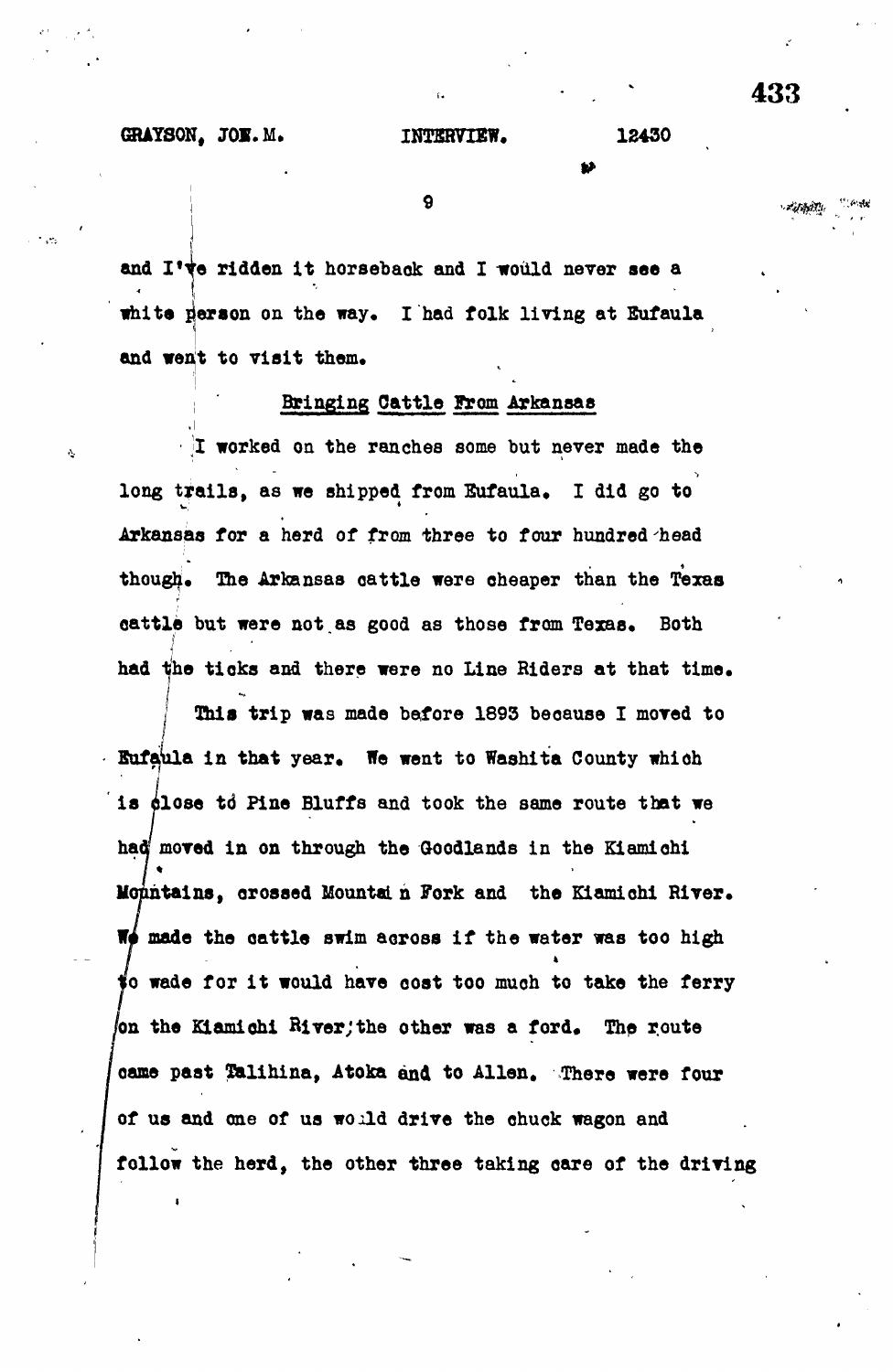**\**

**10**

**of the cattle. When' we oamped we all did our share of the cooking as we didn\*t have a regular cook along.**

## **Toll Gates**

**There were two toll gates between MoAlester and Bufaula,i;aiid Green Motor tain had one.**

They didn't have to build a bridge or go to any **expense and the good road was already there so the only '** work he had to do was to build a lane with a swinging **gate or pole across it. You had to pay ten cents a** head to take your cattle through the gate. They paid **the Indians for a charter or permission to have the toll gate. /**

**We always tried to keep from paying this toll if/ possible. One time we had three hundred head - that / would have been thirty dollars for toll and it seemed** just like robbery to us as we received no benefit and the man was out nothing to earn the money. The fellow had no change for a twenty dollar bill and we couldn't." **had no change for a twenty dollar bill and we couldn't\* pay him until it was changed so we told him that** would bring the money back to him from the next town. We didn't have any intentions of doing that but just

**We didn't have any intentions of doing that but Just**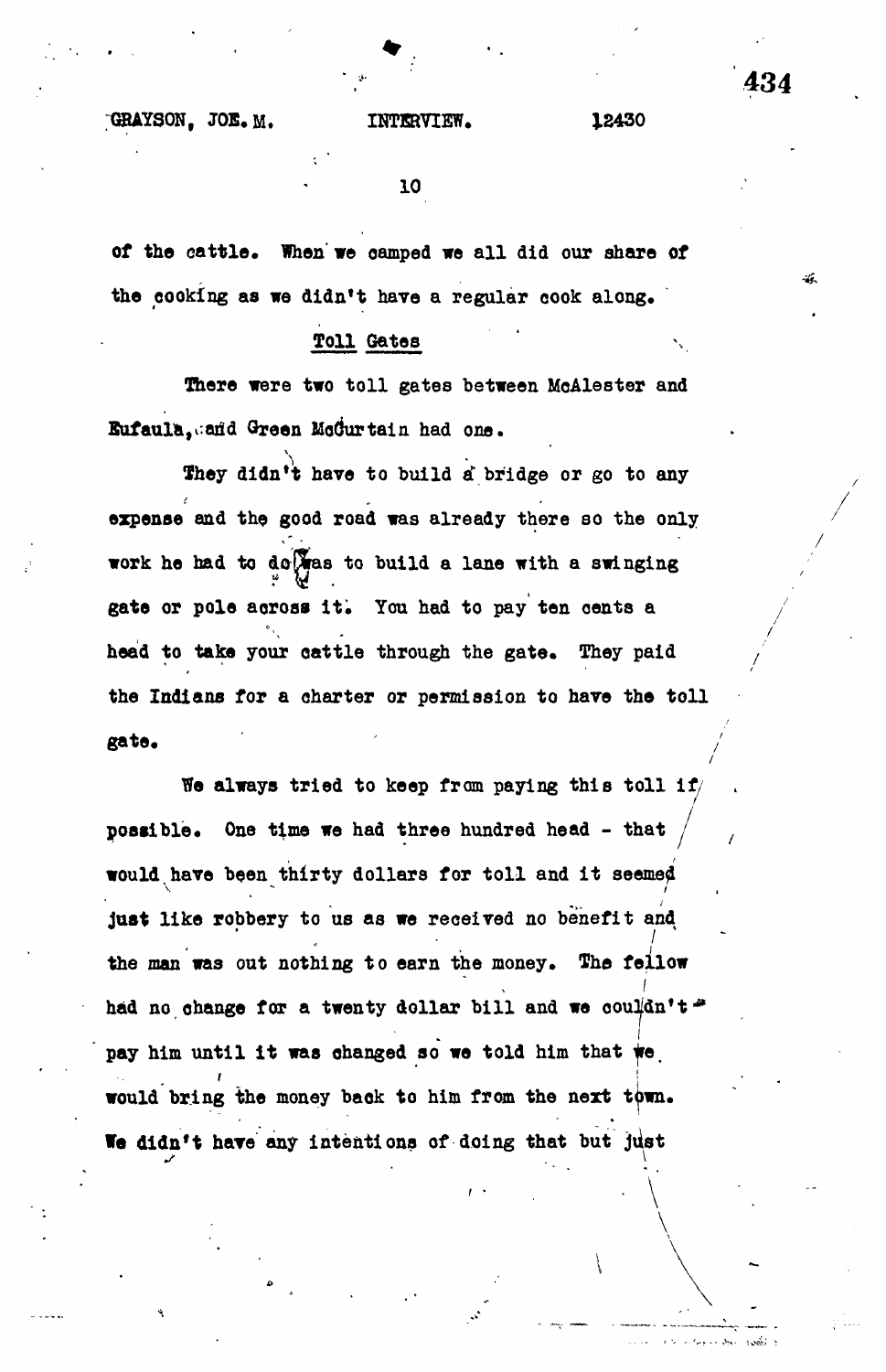**435**

**j " •• I** was a good road that went around right below the toll gate which was on a straight and shorter part of the road. It was a lot easier for us to go around the lower road than to pay for taking the other one.

## <u>**Gins at Eufaula**</u>

When I was about twenty years old I worked part of the time at one of the gins. Eufaula had the railroad, the Katy, and people came from seventy-five to a hundred miles around with their cotton to be ginned. **C.** H. Tulley owned one, Turner, the merchant, owned one and J. D. Burdett had the other cotton gin. Burdett was later shot and killed. Cotton came from Wetumka, Holden**and J\* D\* Burdett had the other cotton gin\* Burdett was**

**later shdt and killed\* Cotton oame from Wetumka, Holden-Twelve men would work as we ran day and night\*** were larger than they are now for there was more cotton **That was a very busy time of the year for us\* The gins were larger than they are now for there was more cotton** has a gin. At that time there were very few gins to take. **raised then, and these axe more gins now as every town** care of the business so they were rushed.

### Stockyards at Eufaula

Stockyards at Bufaula<sup>a</sup>rds at Bufaula<sup>a</sup>rds at the Maria Stockyards at the Maria Maria Maria Maria Maria Maria Ma

**ter thing of interest about Bufaula was the /**

**care of the business so they were rushed\*** Another thing of interest about Eufaula was the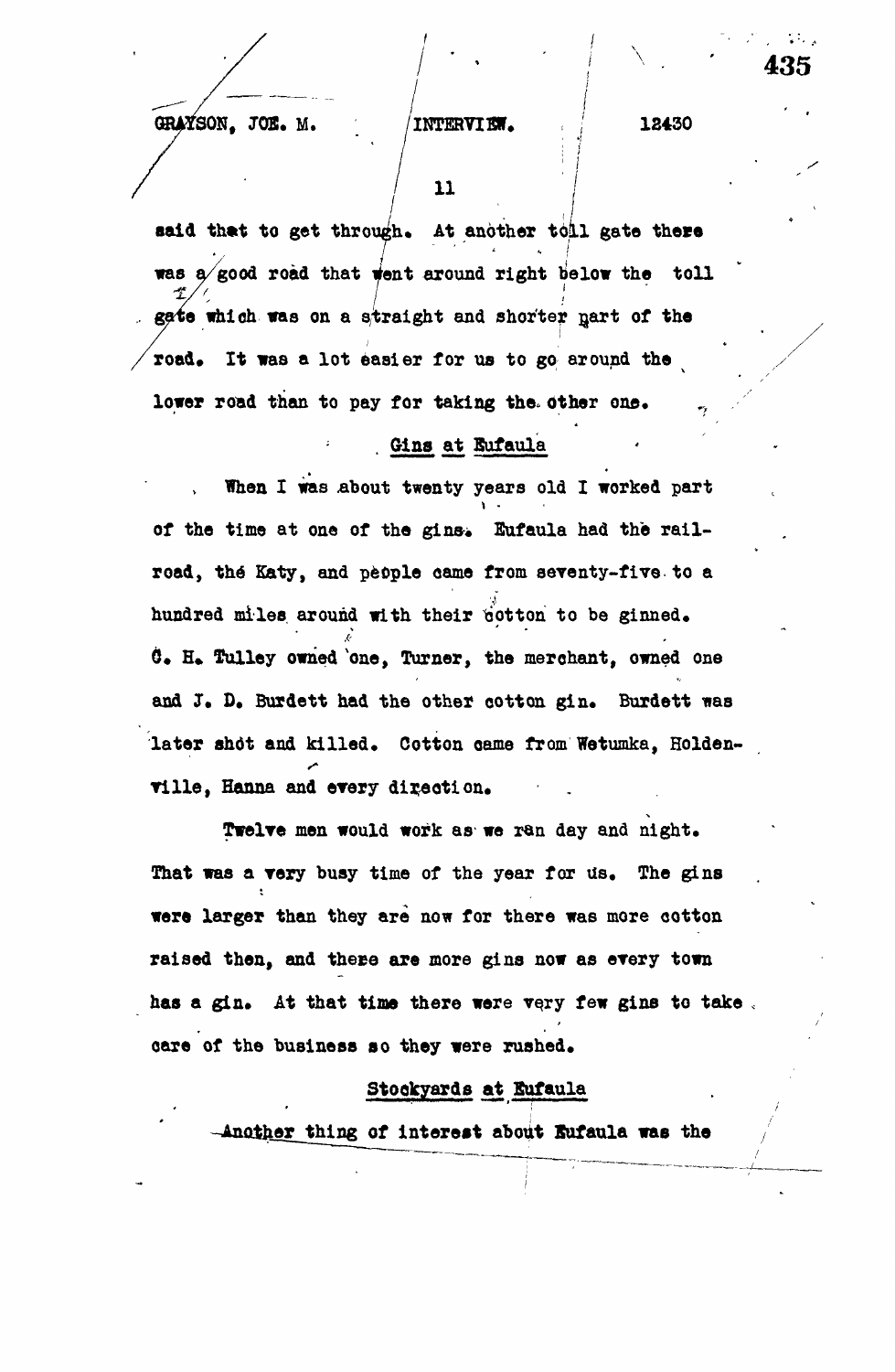**18**

**cattle business. It was the main shipping point for** the ranchers and there were stockyards there at the **railroad/that would hold from fifteen hundred to two** thousand head of stock.

## Hotels and Camping Out

**After telling about so many farmers bringing/ their /cotton from suoh a distance to be ginned and the / ranchers bringing their cattle to be shipped from so far d person would think that there, would be a Aot of hotels to acoommodate them\* People didn<sup>f</sup>t go/to a** hotel for the night as most of us do now. They hardly knew what they were for. There was one hotel owned by **A ' f Mrs.** Harrod, A one story frame building. We either **/stayed.,at tbj yard, or if we had our/families with** camped out. us or there were several of us who came together we

## **Indian Ways**

One time I was riding through the woods and **pleeping.** His horse was standing beside him. When to an Indian who was lying under a tree, apparentrode up he sat up and we got td talking. After a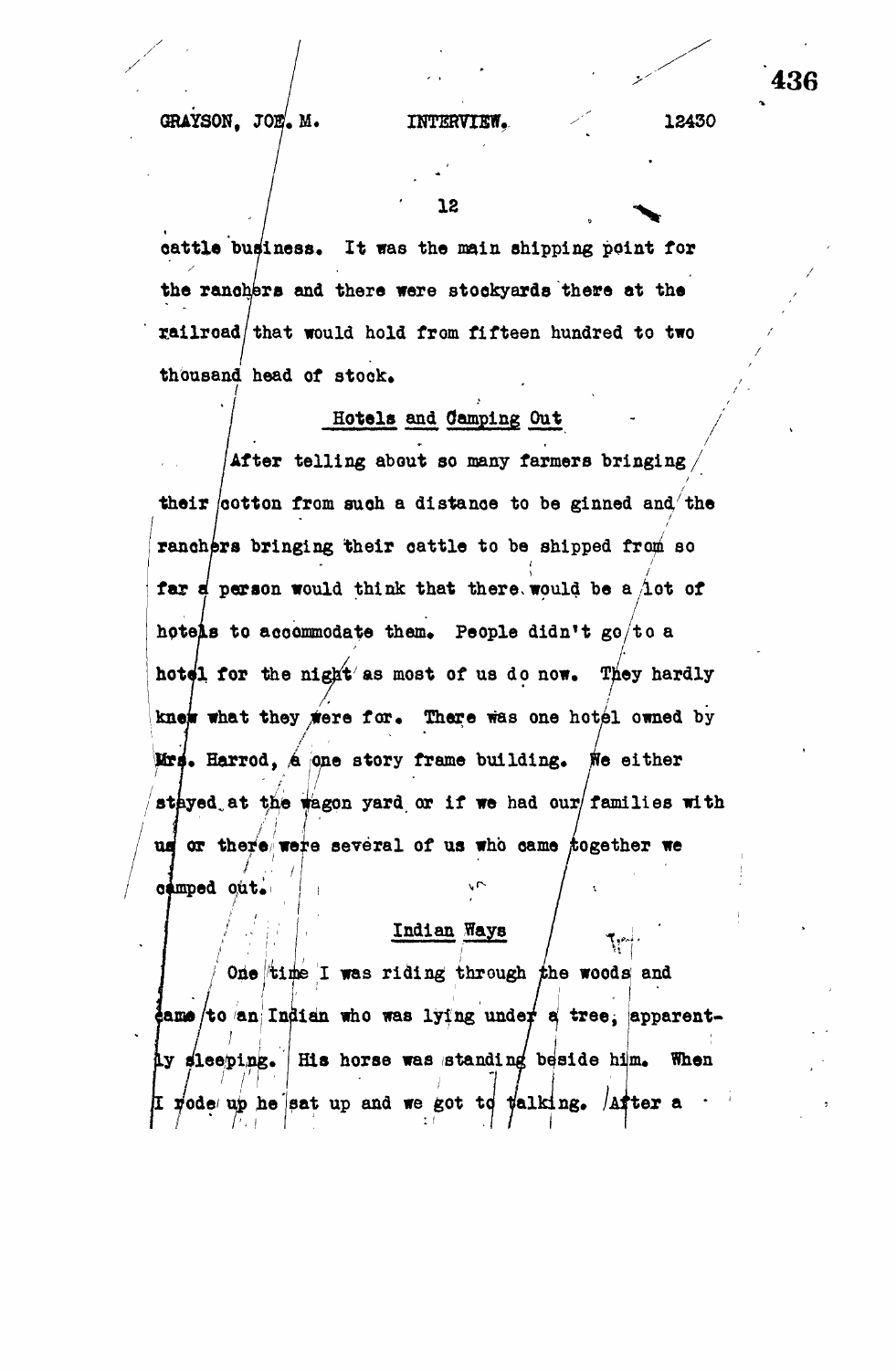#### **INTERVIEW. 12436**

GRAYSON, JÓE. M.

**/ / 13**

littlé while he stretched himself and said, "Well, me **must be going - be shot tomorrow." I didn't go to his sxecution but it did take place the next day. They / didn't know theft there was such a thing as running away from .their home. They had been born and reared with<sup>7</sup> the ifdea/that if they did something against the la7 \* they must/be punished in a certain way and there was no getting around it. If they grieved about having** to pay the price with their life they never showed it. When an Indian was whipped he wouldn't "grunt"

**hor groan it it killed him. (There was usually one on**  $\tilde{ }$ the side lines that "grunted" for him.) You could hear a negro who got the same amount of punishment scream**a negro whb got the same amount of pun^hment soream-** $\mathbf{r}$  our  $\mathbf{r}$ 

**ing/four miles - or at least for a long way. The condemned one picked the one to shopf him .** */* **when he was to be killed. It was always a good friend** and if he had a "best" friend, the best friend was the **one who shot him. An enemy was never allowed to shoot a person, they were always particular about that. He also' picked the one to grunt/for him if he was to be whipped instead of being killed.**

**437**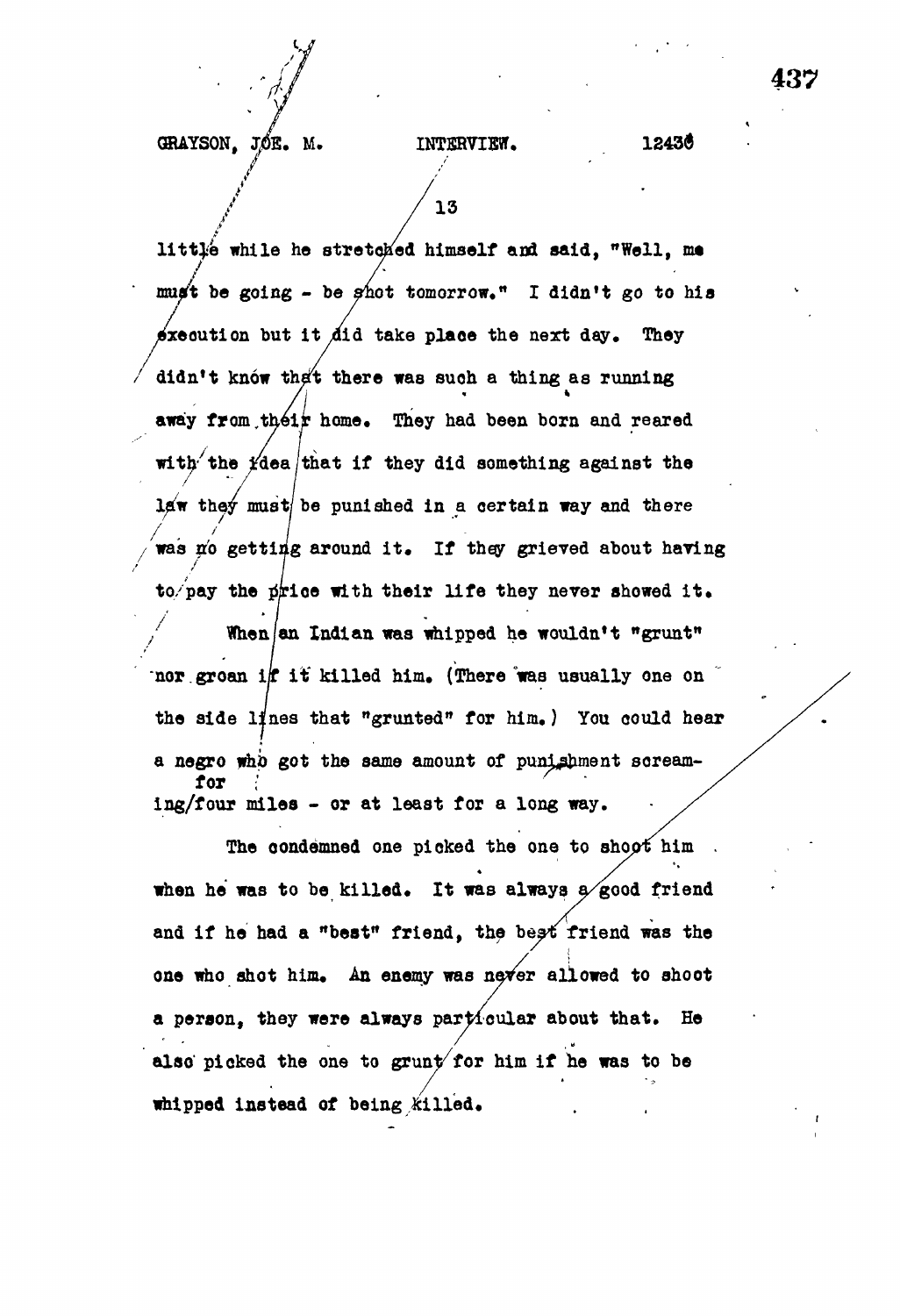**14**

**A blaok spot was put over his heart, be was** blindfolded, put on or set on a stump and shot. They **were whipped two times for stealing anything but if he was -caught stealing the third time he got the death penalty.**

## Courthouse near Eufaula

The court that I know about was seven miles west **of Eufaula on the Colbert place. They had a session of oourt every six months, ^hey had Indian attorneys,** judge and jury. When a man was accused he was given a **trial the same as now and had to be proven guilty,** IJ **he got the sentence to be shot, the attorney who to the case would have the sentence suspended and ge** another trial. If he proved his innocence, or that he shot a person in self defence the accused was turned i If the gun would snap when fired at a condemned.  $10086.$ person that person was turned loose.

Green Peach War and Indian Payments **Green Peach** The Isparhechar War was over one of the Indian **The Isparhechar War was over one of the Indian** payments. Checote got thirty-four dollars a head for **-payments. Oheoote got thirty-four dollars a head' for\*** the Creek Indians. He paid them four dollars and kept **"the Greek Indians\* He paid them four 'dollars ana kept,**

**person that person was turned loose. /**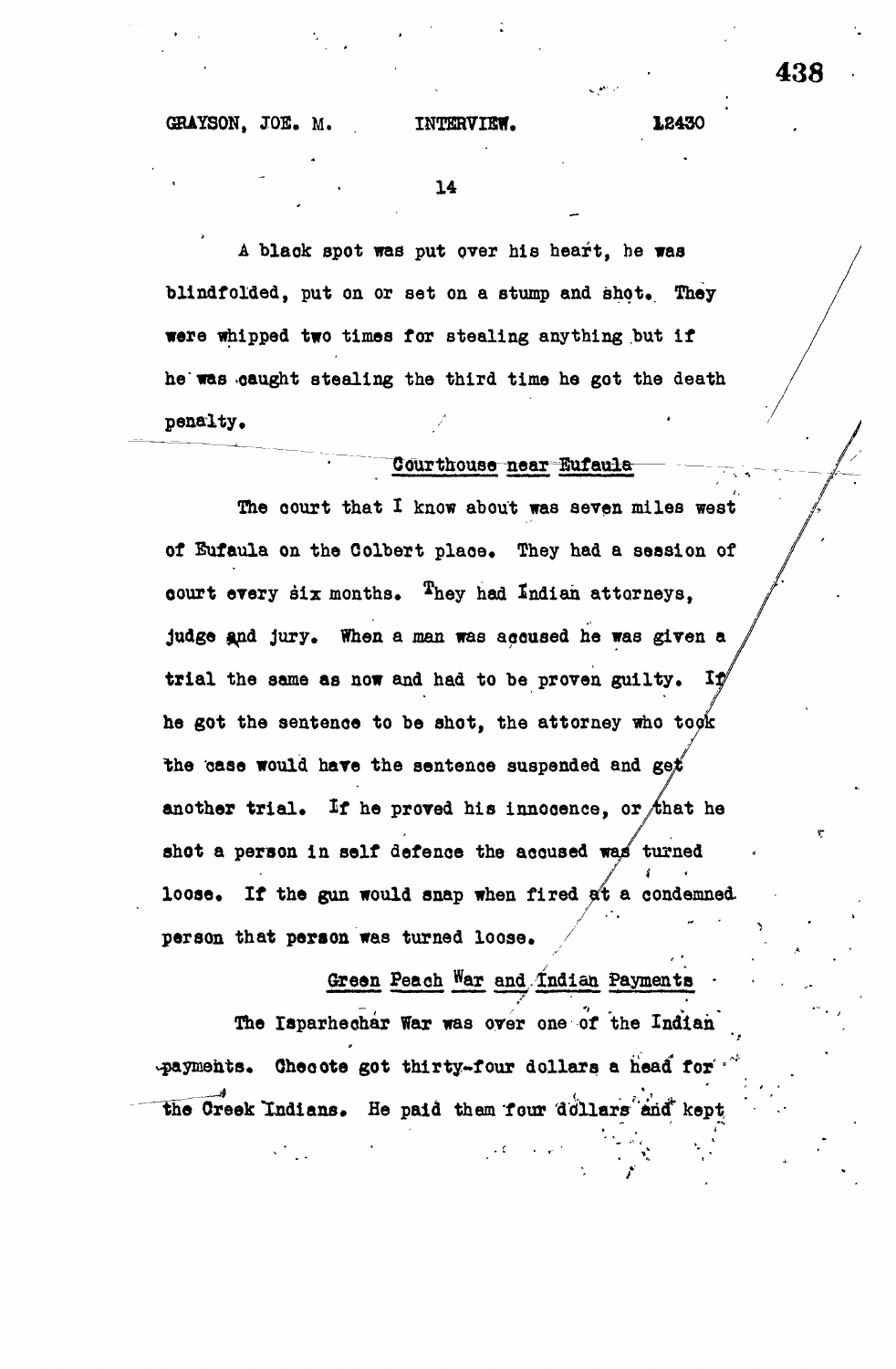the thirty dollars. Isparhechar wouldn't let the full<sup>'</sup> **bloods draw that four dollars and he was a chief over them for a while.- they had a very hard time as It was eold winter and they didn't have any too muoh to eat, Oheoote had lots of cattle and they barbecued some of** them. There was a battle west of Okmulgee up the Deep **Fork River, Some of. the half-breeds oame to Okmulgee and joined Oheoote but I don't believe he had a full blood on his side.**

#### **Allotment**

**The Government sent experienced men in to survey the land for the allotment but they hired anyone they wanted to help them. Al Grayson, a cousin and a white man, was the only helper that I knew. It took them . about two yeacs to finish this work. They set corner .stones and put the section numbers on them,**

**A person picked out the number he wanted and went to Muakogee and filed on it. The first to file got the** place. Lots of the fullbloods wouldn't file so the **Government gave them what was left and it was rough and no good. Some of It had oil under it,however, and later some of the ones who got the worst land were the richest**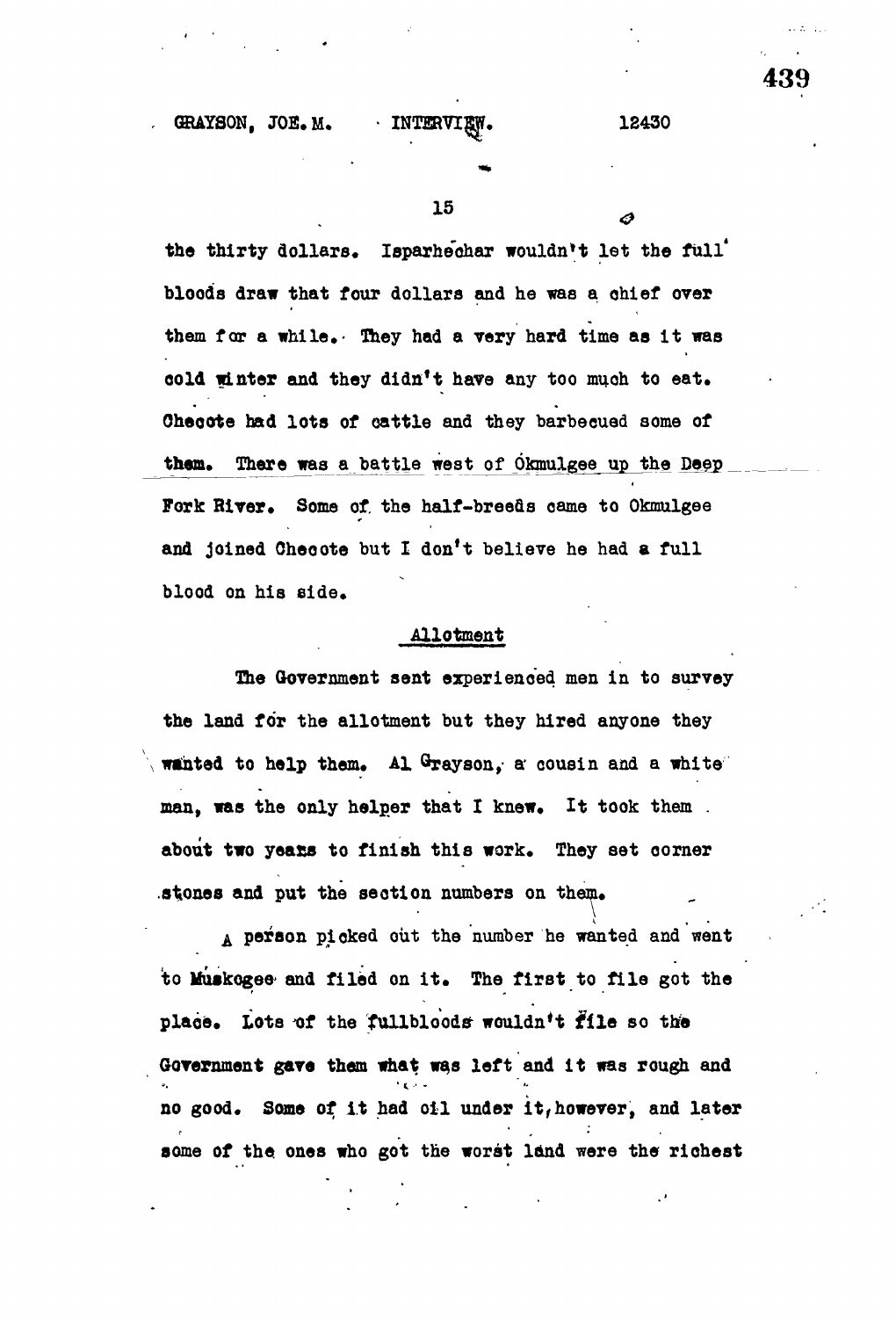#### **INTERVIEW.**

**12430**

**16**

**ones** of the tribe. When you filed for  $\psi$  ourself you  $\psi$ **eoul< I pick out twenty acres - leave out the next twenty if it was no-good land - and take the next twenty or** forty acres. If you were eligible and filed yourself, they were very lenient with you and gave you what you wanted.

## Discovery of 0il

The first oil was discovered about thirty years ago. Eleo Preston and John Long came and built a rig  $\tan \alpha$  and a half miles north of our place and went to drilling. The first well in Tiger Flats was on Charley Wilson's place. He was a white man who lived at Okmulgee before he committed suicide a few years ago.

He had bought some land from the Indians; in fact he owned quité a bit of land. He couldn't get a title th the land but nobody brought a case egainst him. The allottee died and the heirs didn't know nor care about getting the land back so he just kept it until Statehood and started paying taxes on it.

People just went wild when the first oil came in. Oil people started drifting in and buying leases. Every-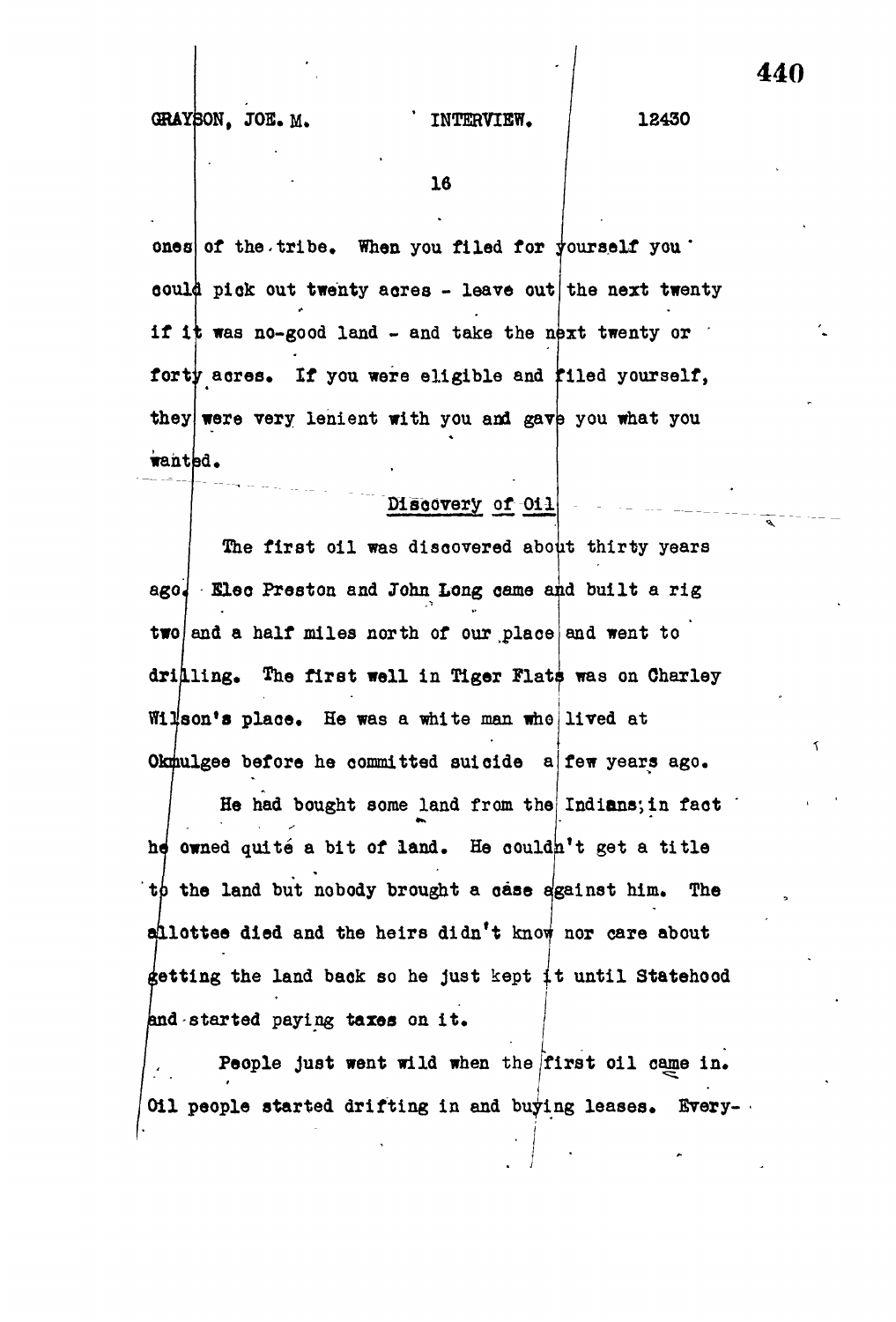17

one who had land near the well wanted one drilled on **their place so that they would have lots of money too.**

### **Okmulgee During Oil Dlaoovery**

**I\*ve been in Okmulgee when you couldn't get a room to sleep in and you couldn't get a oot even in their halls beoause they were overflowing instead of** i • **full. There were plenty of hotels, too, as that was** in the contract of the contract of the contract of the contract of after the Parkinson was built. One night fifteen of us had to sit up all night at the City Hall because **we** had oome with the intention of staying at,the hotel **and** they **were** 8,11 full before **we** got there.

When the oil companies came they brought some • • it men with them but the majority of workers were hired from the community where the well was to be drilled. I went to work as a roustabout and then got to pump-**Ing. I have worked ever since the oil was found here.**

Okmulgee in the **Sarly** Days

**I'jve been to Okmulgee when the Council House was practically all that was there. Negroes had log cabins on Main Street. They almost owned the town** at.one time, and even had a negro postmaster - that

**441**